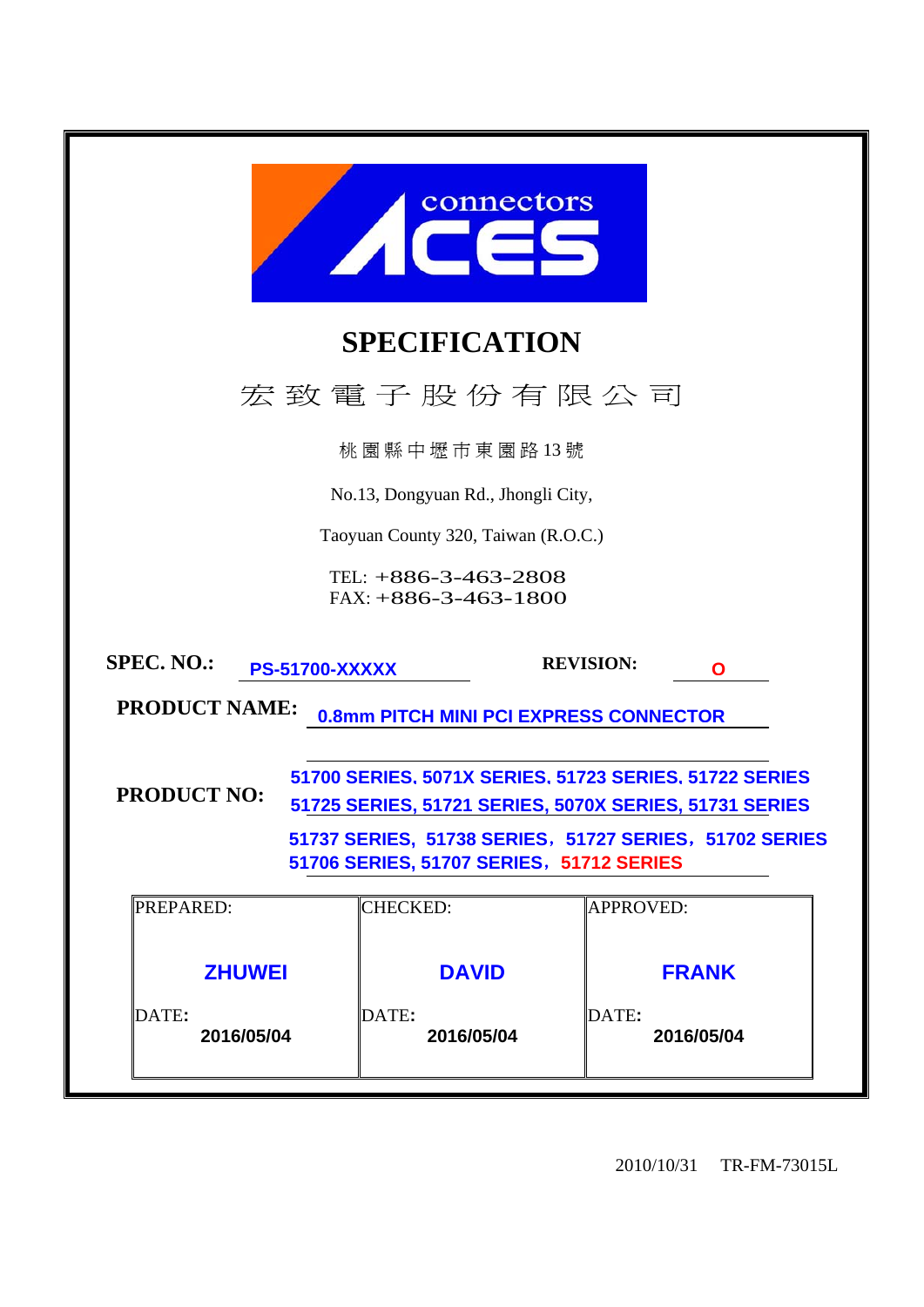ACES AcesP/N:51700,5071X ,51723,5070X,51721,51725,51722, 51731,51737,51738,51727,51702,51706,51707,51712

|   | TITLE: 0.8MM PITCH MINI PCI EXPRESS CONNECTOR |             |                     |               |
|---|-----------------------------------------------|-------------|---------------------|---------------|
|   | RELEASE DATE: 2016/05/04                      | REVISION: Q | ECN No: ECN-1605062 | PAGE: 2 OF 10 |
|   |                                               |             |                     |               |
|   |                                               |             |                     |               |
|   |                                               |             |                     |               |
|   |                                               |             |                     |               |
| 7 |                                               |             |                     |               |
| 3 |                                               |             |                     |               |
| 4 |                                               |             |                     |               |
|   |                                               |             |                     |               |
| 6 |                                               |             |                     |               |
| 7 |                                               |             |                     |               |
| 8 |                                               |             |                     |               |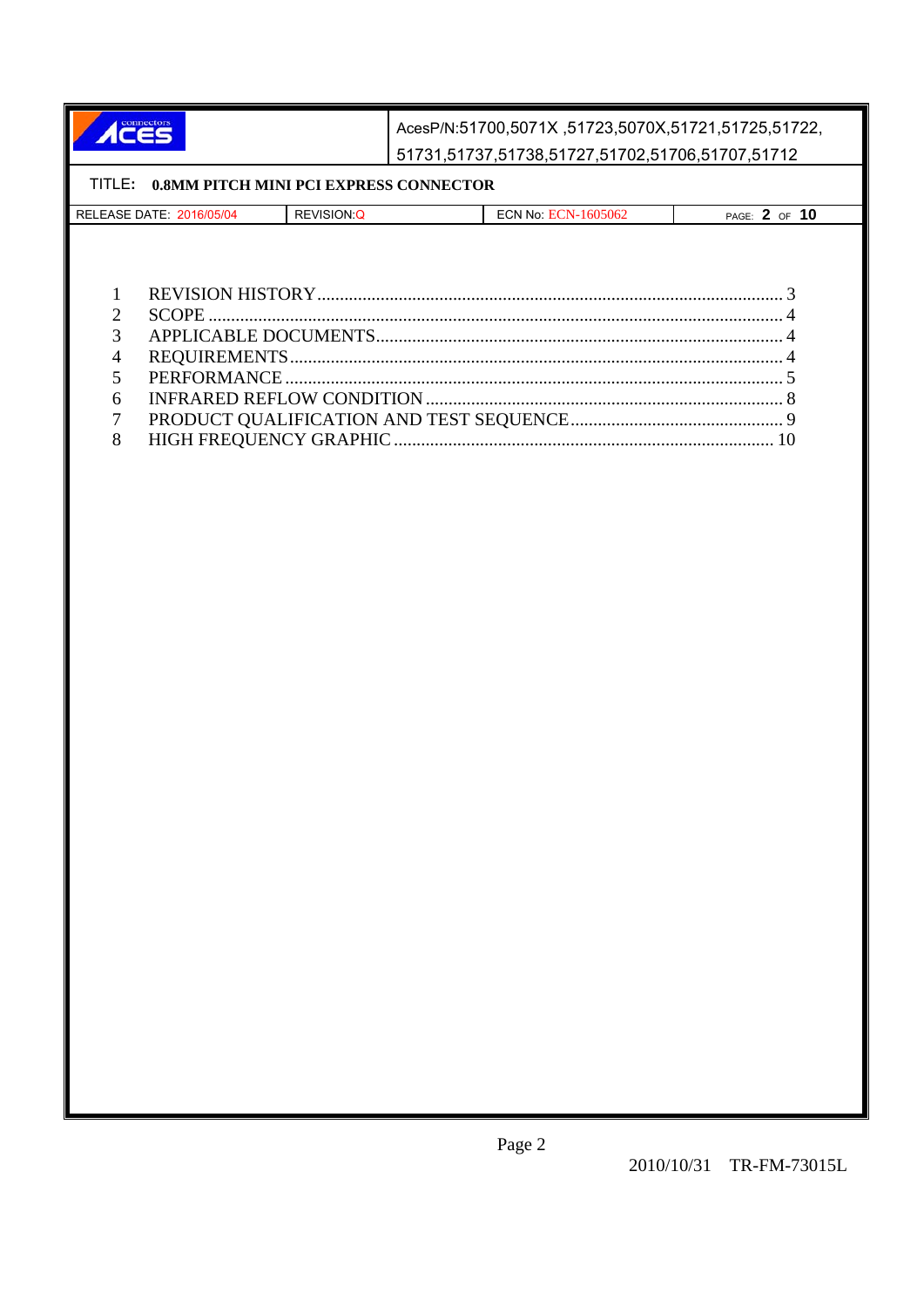

AcesP/N:51700,5071X ,51723,5070X,51721,51725,51722, 51731,51737,51738,51727,51702,51706,51707,51712

## TITLE**: 0.8MM PITCH MINI PCI EXPRESS CONNECTOR**

| <b>REL</b><br>Aəi | oг<br>- 10<br>71 V<br>╲┖<br>۱٠.<br>.<br>____ | NG.<br>m<br>. | <b>PAGE</b><br>- -<br><b>JF</b> |
|-------------------|----------------------------------------------|---------------|---------------------------------|
|                   |                                              |               |                                 |

# **1 Revision History**

| Rev. | ECN#               | <b>Revision Description</b>                         | <b>Prepared</b> | <b>Date</b> |
|------|--------------------|-----------------------------------------------------|-----------------|-------------|
| O    | ECN-0901060        | <b>RELEASE REV. O</b>                               | <b>JASON</b>    | 2009/01/07  |
| A    | ECN-0908002        | MODIFY SALT SPRAY AND IR REFLOW<br><b>CONDITION</b> | <b>JASON</b>    | 2009/08/01  |
| B    | ECN-0910179        | <b>UPDATE VIBRATION</b>                             | <b>JASON</b>    | 2009/10/14  |
| С    | ECN-0910178        | ADD 51723 SERIES                                    | <b>JASON</b>    | 2009/12/11  |
| D    | ECN-0912132        | ADD 50703/50708 SERIES                              | <b>JASON</b>    | 2009/12/31  |
| E    | ECN-1003214        | ADD 51725/51721 SERIES                              | <b>JASON</b>    | 2010/03/31  |
| F    | ECN-1101068        | <b>REVISE ERRORS</b>                                | <b>WEIXING</b>  | 2010/01/10  |
| G    | ECN-1205192        | ADD 51722 SERIES                                    | <b>CHUNBO</b>   | 2012/05/15  |
| н    | ECN-1207137        | ADD 51731 SERIES                                    | <b>TANZHIWU</b> | 2012/07/09  |
| J    | ECN-1207390        | ADD 51737 SERIES                                    | <b>GAVIN</b>    | 2012/08/16  |
| Κ    | ECN-1211271        | ADD 51738 SERIES                                    | <b>CHUNBO</b>   | 2012/11/20  |
|      | ECN-1401143        | <b>ADD Working voltage</b>                          | YANGYANG        | 2014/01/10  |
| M    | ECN-1407012        | ADD 51702 SERIES                                    | YANGYANG        | 2014/07/01  |
| N    | ECN-1411083        | ADD 51706SERIES                                     | <b>SKY</b>      | 2014/11/06  |
| P    | <b>ECN-1501178</b> | <b>ADD 51707 SERIES</b>                             | <b>ZHUWEI</b>   | 2015/01/19  |
| Q    | ECN-1605062        | ADD 51712 SERIES                                    | <b>ZHUWEI</b>   | 2016/05/04  |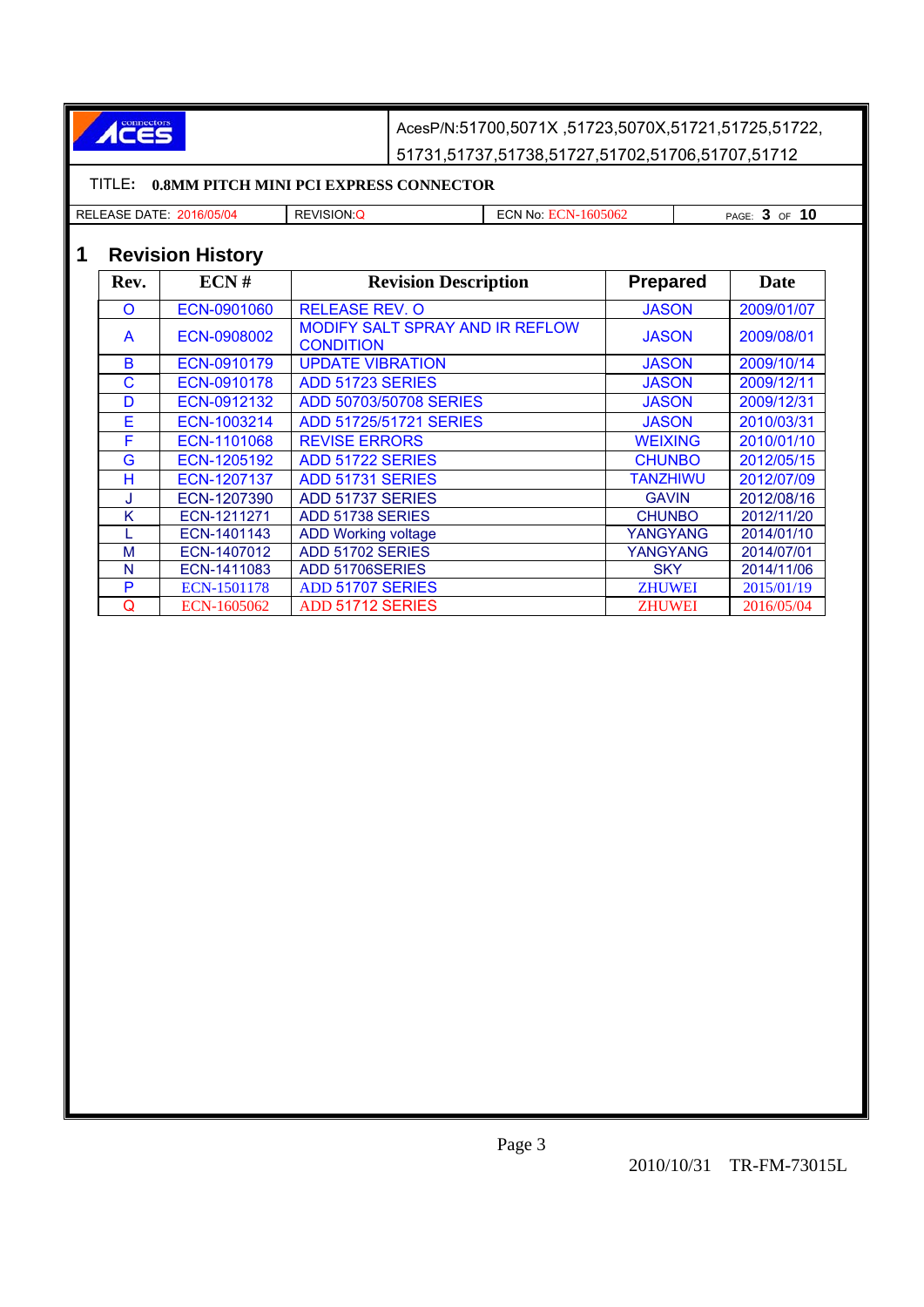| <b>ACES</b>                                    |                                                 |
|------------------------------------------------|-------------------------------------------------|
|                                                | 51731,51737,51738,51727,51702,51706,51707,51712 |
| TITLE – 0 SMM PITCH MINI PCI EXPRESS CONNECTOR |                                                 |

| .                                  | www.communication.com |                            |                  |
|------------------------------------|-----------------------|----------------------------|------------------|
| <b>RELEASE DATE:</b><br>2016/05/04 | <b>REVISION:Q</b>     | <b>ECN No. ECN-1605062</b> | 10<br>PAGE: 4 OF |

# **2 SCOPE**

This specification covers performance, tests and quality requirements for MINI PCI EXP. 0.80mm PITCH 52PIN CONNECTOR.

## **3 APPLICABLE DOCUMENTS**

EIA-364: ELECTRONICS INDUSTRIES ASSOCIATION

## **4 REQUIREMENTS**

4.1 Design and Construction

- 4.1.1 Product shall be of design, construction and physical dimensions specified on applicable product drawing.
- 4.1.2 All materials conform to R.o.H.S. and the standard depends on TQ-WI-140101.

### 4.2 Materials and Finish

4.2.1 Contact: High performance copper alloy (Phosphor Bronze)

- Finish: (a) Contact Area: Gold plated based on order information
	- (b) Under plate: Nickel-Plated Allover
		- (c) Solder area: Gold Flash
		- (51701 the Solder area: Matt Tin (LEAD-FREE)
- 4.2.2 Housing: Thermoplastic or Thermoplastic High Temp., UL94V-0
- 4.2.3 Ear: Copper Alloy, Tin Pleated.

4.3 Ratings

- 4.3.1 Working voltage less than 36 volts AC (per pin)
- 4.3.2 Voltage: 50 Volts AC (per pin)
- 4.3.3 Current: 0.5 Amperes (per pin)
- 4.3.4 Operating Temperature : -40 $\degree$ C to +80 $\degree$ C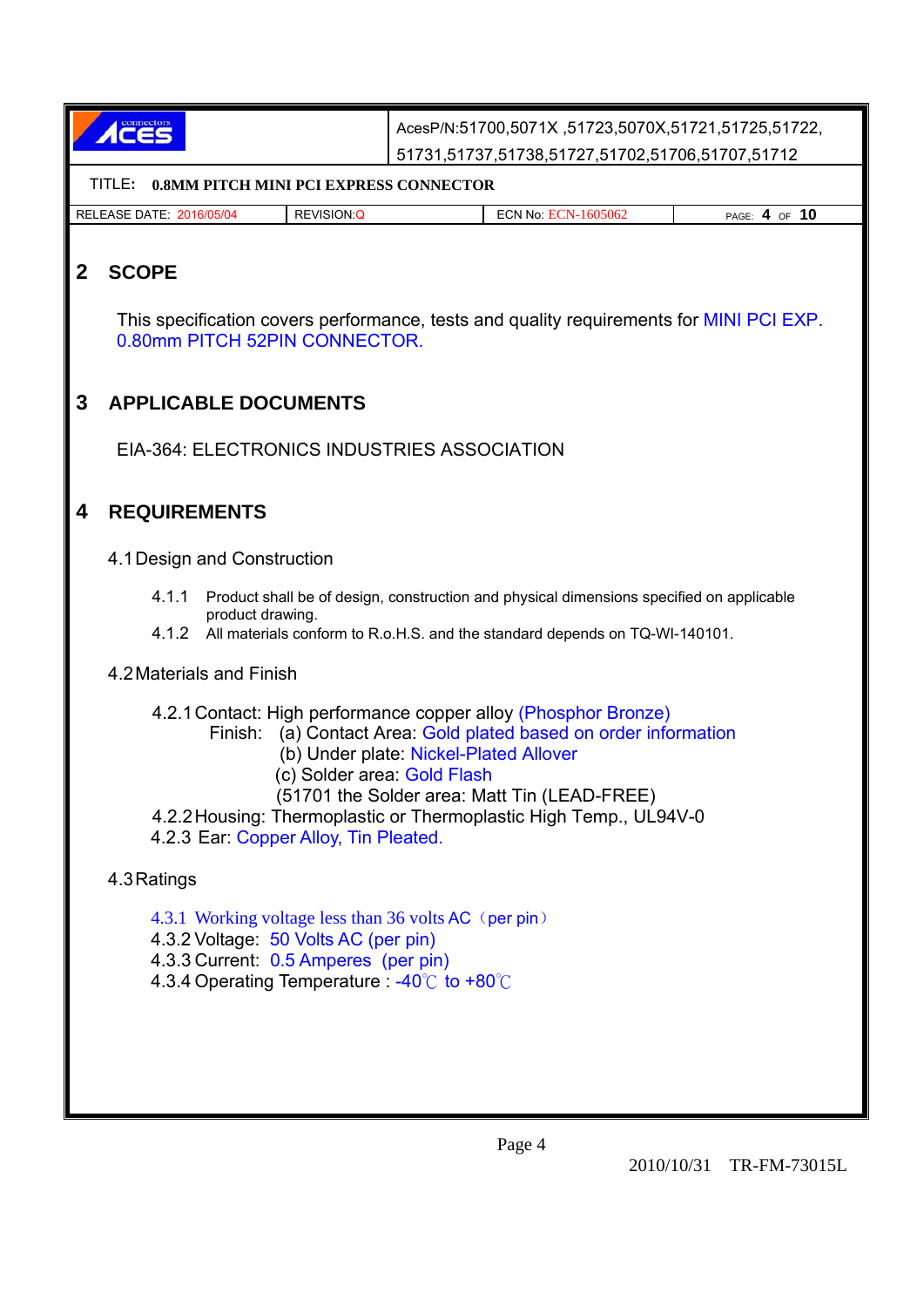ACES

AcesP/N:51700,5071X ,51723,5070X,51721,51725,51722, 51731,51737,51738,51727,51702,51706,51707,51712

#### TITLE**: 0.8MM PITCH MINI PCI EXPRESS CONNECTOR**  RELEASE DATE: 2016/05/04 REVISION:Q ECN No: ECN-1605062 PAGE: **5** OF **10 5 Performance**  5.1. Test Requirements and Procedures Summary **Item** | Requirement | Standard Examination of Product Product shall meet requirements of applicable product drawing and specification. Visual, dimensional and functional per applicable quality inspection plan. **ELECTRICAL Item Requirement Requirement Standard** Low Level Contact Resistance 55 m  $\Omega$  Max.(initial) per contact 20 m  $\Omega$  Max. Change allowed Mate connectors, measure by dry circuit, 20mV Max., 100mA Max. (EIA-364-23) Insulation Resistance 500 M Ω Min. Unmated connectors, apply 500 V DC between adjacent terminals. (EIA-364-21) **Dielectric** Withstanding Voltage No discharge, flashover or breakdown. Current leakage: 1 mA max. 300 VAC Min. at sea level for 1 minute. Test between adjacent contacts of unmated connectors. (EIA-364-20) Temperature rise  $30^\circ$ C Max. Change allowed Mate connector: measure the temperature rise at rated current after: 0.5A/Power contact. The temperature rise above ambient shall not exceed 30 $\degree$ C The ambient condition is still air at 25℃ (EIA-364-70 METHOD 2) Insertion Loss 1dB Max. Up to 1.25 GHz Reefer to High Frequency Graphic **Figure I** A common test fixture for connector characterization shall be used. This is differential insertion loss requirement. (EIA-364-101) Return Loss 12dB Max. Up to 1.3 GHz Reefer to High Frequency Graphic **Figure II** A common test fixture for connector characterization shall be used. This is differential insertion loss requirement. (EIA-364-108) Next Cross-talk 32dB Max. Up to 1.3 GHz Reefer to High Frequency Graphic **Figure III** A common test fixture for connector characterization shall be used. This is differential cross-talk requirement. (EIA-364-90)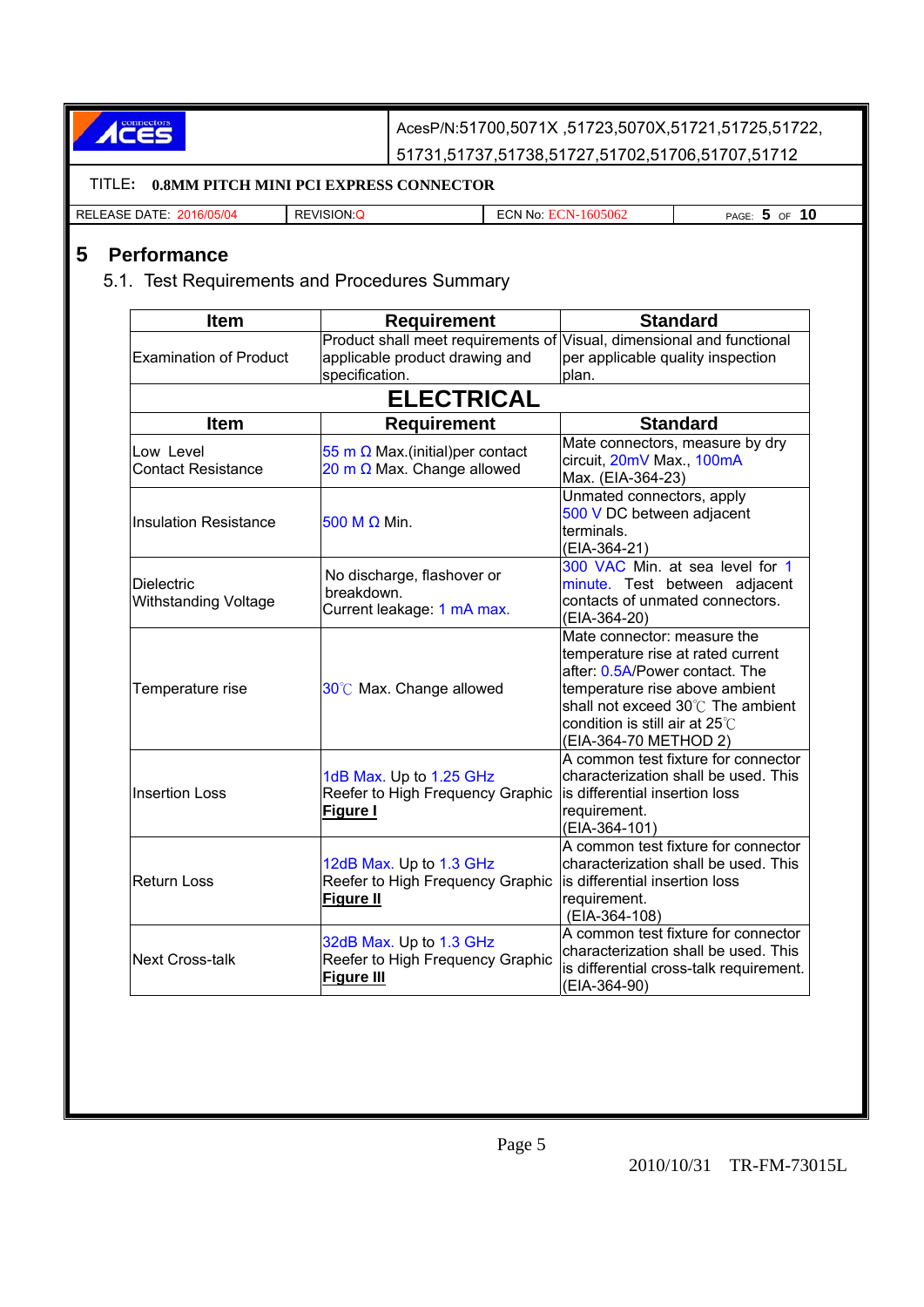ACES

AcesP/N:51700,5071X ,51723,5070X,51721,51725,51722, 51731,51737,51738,51727,51702,51706,51707,51712

#### TITLE**: 0.8MM PITCH MINI PCI EXPRESS CONNECTOR**

RELEASE DATE: 2016/05/04 REVISION:Q ECN No: ECN-1605062 PAGE: **6** OF **10**

| <b>MECHANICAL</b><br><b>Standard</b><br><b>Requirement</b><br><b>Item</b> |                    |                                                                                                                                                                                                                                                                                                                                                                                                                                                                                                       |  |  |
|---------------------------------------------------------------------------|--------------------|-------------------------------------------------------------------------------------------------------------------------------------------------------------------------------------------------------------------------------------------------------------------------------------------------------------------------------------------------------------------------------------------------------------------------------------------------------------------------------------------------------|--|--|
|                                                                           |                    |                                                                                                                                                                                                                                                                                                                                                                                                                                                                                                       |  |  |
| Mating / Unmating Force                                                   | Force: 2.3Kgf/Max. | Card mating/Unmating sequence:<br>a.) Insert the card at the angle<br>specified by the manufacturer<br>b.) Rotate the card into position.<br>c.) Reverse the installation<br>sequence to unmated<br>Operation Speed:<br>$25.4 \pm 3$ mm/minute.<br>Measure the force required to<br>mate/Unmate connector. (EIA-364-13)                                                                                                                                                                               |  |  |
| Vibration                                                                 | 1 µs Max.          | The electrical load condition shall<br>be 100 mA maximum for all<br>contacts. Subject to a simple<br>harmonic motion having amplitude<br>of 0.76mm (1.52mm maximum<br>total excursion) in frequency<br>between the limits of 10 and 55 Hz.<br>The entire frequency range, from<br>10 to 55 Hz and return to 10 Hz,<br>shall be traversed in approximately<br>1 minute. This motion shall be<br>applied for 2 hours in each of three<br>mutually perpendicular directions.<br>(EIA-364-28 Condition I) |  |  |
| Shock (Mechanical)                                                        | 1 $\mu$ s Max.     | Subject mated connectors to<br>50 G's (peak value) half-sine shock<br>pulses of 11 milliseconds duration.<br>Three shocks in each direction<br>shall be applied along the three<br>mutually perpendicular axes of the<br>test specimen (18 shocks). The<br>electrical load condition shall be<br>100mA maximum for all contacts.<br>(EIA-364-27, test condition A)                                                                                                                                    |  |  |
| Durability                                                                | 50 cycles.         | The sample should be mounted in<br>the tester and fully mated and<br>unmated the number of cycles<br>specified at the rate of<br>$25.4 \pm 3$ mm/min. (EIA-364-09)                                                                                                                                                                                                                                                                                                                                    |  |  |
| Terminal / Housing<br><b>Retention Force</b>                              | 2.5 N Min.         | Apply axial pull out force at the<br>speed rate of $25.4 \pm 3$ mm/minute<br>on the terminal assembly in the<br>housing                                                                                                                                                                                                                                                                                                                                                                               |  |  |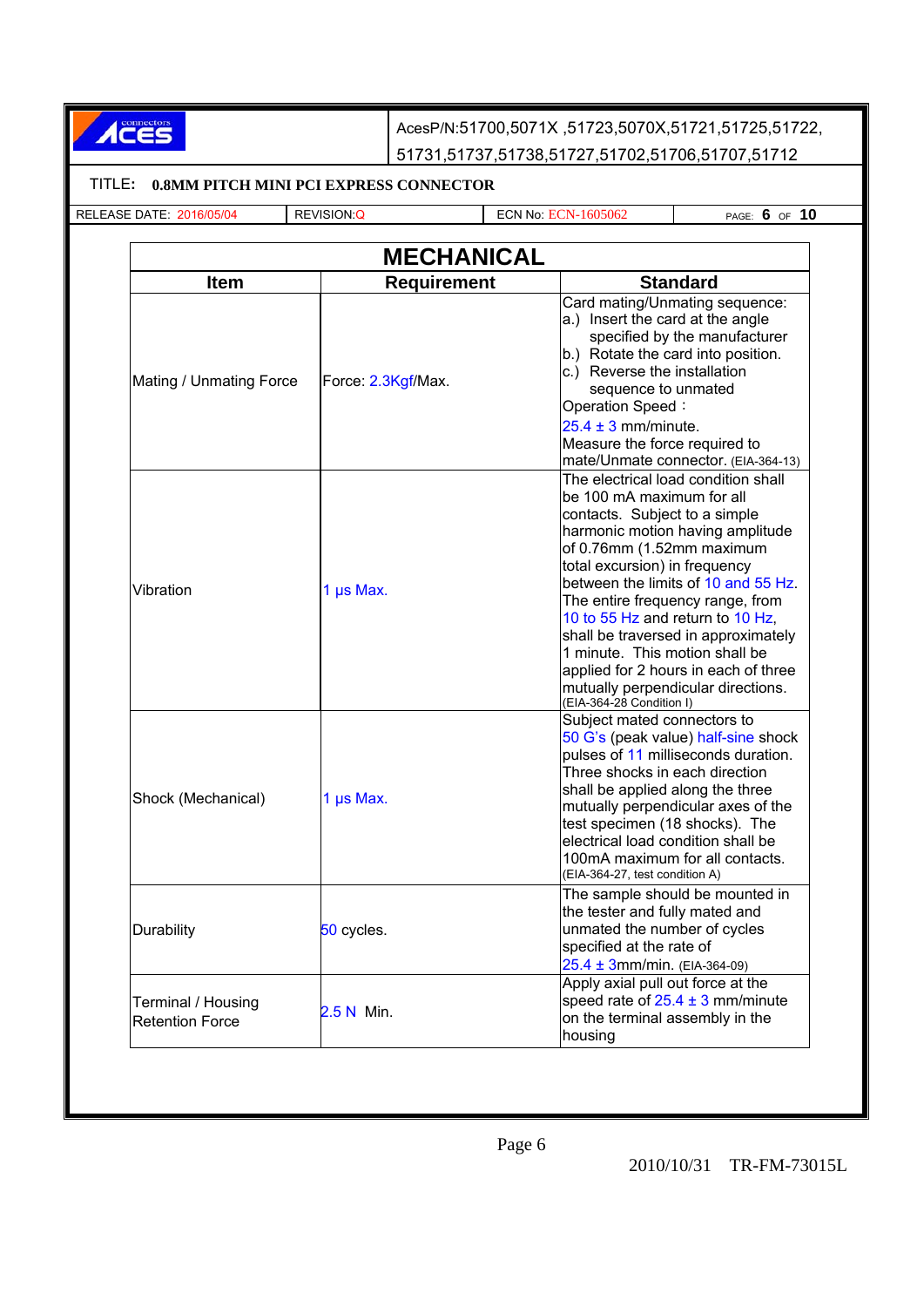| ACCS                                             |                         | AcesP/N:51700,5071X,51723,5070X,51721,51725,51722,                                                                                                                                                                                          |                                                                                                                                                                      |                                      |
|--------------------------------------------------|-------------------------|---------------------------------------------------------------------------------------------------------------------------------------------------------------------------------------------------------------------------------------------|----------------------------------------------------------------------------------------------------------------------------------------------------------------------|--------------------------------------|
|                                                  |                         | 51731,51737,51738,51727,51702,51706,51707,51712                                                                                                                                                                                             |                                                                                                                                                                      |                                      |
| TITLE:<br>0.8MM PITCH MINI PCI EXPRESS CONNECTOR |                         |                                                                                                                                                                                                                                             |                                                                                                                                                                      |                                      |
| <b>RELEASE DATE: 2016/05/04</b>                  | REVISION:Q              |                                                                                                                                                                                                                                             | ECN No: ECN-1605062                                                                                                                                                  | PAGE: 7 OF 10                        |
| Nail / Housing<br><b>Retention Force</b>         | 2.5 N Min.              |                                                                                                                                                                                                                                             | Apply axial pull out force at the<br>on the terminal assembly in the<br>housing                                                                                      | speed rate of $25.4 \pm 3$ mm/minute |
|                                                  |                         | <b>ENVIRONMENTAL</b>                                                                                                                                                                                                                        |                                                                                                                                                                      |                                      |
| Resistance to<br>Soldering Heat                  | Sequence Group 8        | <b>Reflow</b> See Product Qualification and Test                                                                                                                                                                                            | Heat: 200°C Min., 30sec Min.<br>Peak Temp.: 230°C Max, 3sec<br>Duration: 2 cycles<br>See Item 6.1                                                                    | Pre Heat: 150℃ Max, 90sec Min.       |
| Resistance<br>to<br>Soldering Heat               |                         | <b>Reflow</b> See Product Qualification and Test<br>Sequence Group 9 (Lead Free)                                                                                                                                                            | Pre Heat: 150℃~180℃,<br>60~120sec.<br>Heat: 230°C Min., 40sec Min.<br>Peak Temp.260℃Max, 10sec<br>Max.<br>Duration: 2 cycles<br>See Item 6.2                         |                                      |
| <b>Thermal Shock</b>                             | Sequence Group 4        | See Product Qualification and Test 1 cycles:                                                                                                                                                                                                | Mate module and subject to follow<br>condition for 10 cycles.<br>$-55 + 0/-3$ °C, 30 minutes<br>+85 +3/-0 °C, 30 minutes<br>(EIA-364-32, test condition A)           |                                      |
| Temperature life                                 | Sequence Group 7        | See Product Qualification and Test temperature life at 85° $C$ ±3° $C$ for 96                                                                                                                                                               | Subject mated connectors to<br>hours. Measure Signal.<br>(EIA-364-17, Test condition A)                                                                              |                                      |
| Salt Spray                                       | Sequence Group 5        | See Product Qualification and Test                                                                                                                                                                                                          | Subject mated/unmated<br>connectors to 5% salt-solution<br>concentration at 35°C.<br>1). Gold plated 5u" for 48 hours.<br>2). Gold plated 1u" for 8 hours.           |                                      |
| Solder ability                                   |                         | Solder able area shall have<br>minimum of 95% solder coverage.                                                                                                                                                                              | Subject the test area of contacts<br>into the flux for 5-10 sec. And then<br>into solder bath, Temperature at<br>$245 \pm 5^{\circ}$ C, for 4-5 sec.<br>(EIA-364-52) |                                      |
| Hand soldering                                   | Hand Soldering:<br>208) | Temperature: 360±5°C, 3 sec<br>(Base on MIL-STD-202, Method                                                                                                                                                                                 | Contact Resistance: 40 ohms<br>MAX.                                                                                                                                  |                                      |
| <b>Cyclic Temperature</b><br>and Humidity        |                         | Mate module and subject to 5<br>cycles. Between 25℃ +/- 3℃ at<br>See Product Qualification and Test 80% +/- 3% RH. And 65°C +/- 3°C<br>at 50% +/- 3% RH. Dwell time of 1<br>Sequence Group 4<br>hour; ramp time of 0.5 hours. 24<br>cycles. |                                                                                                                                                                      |                                      |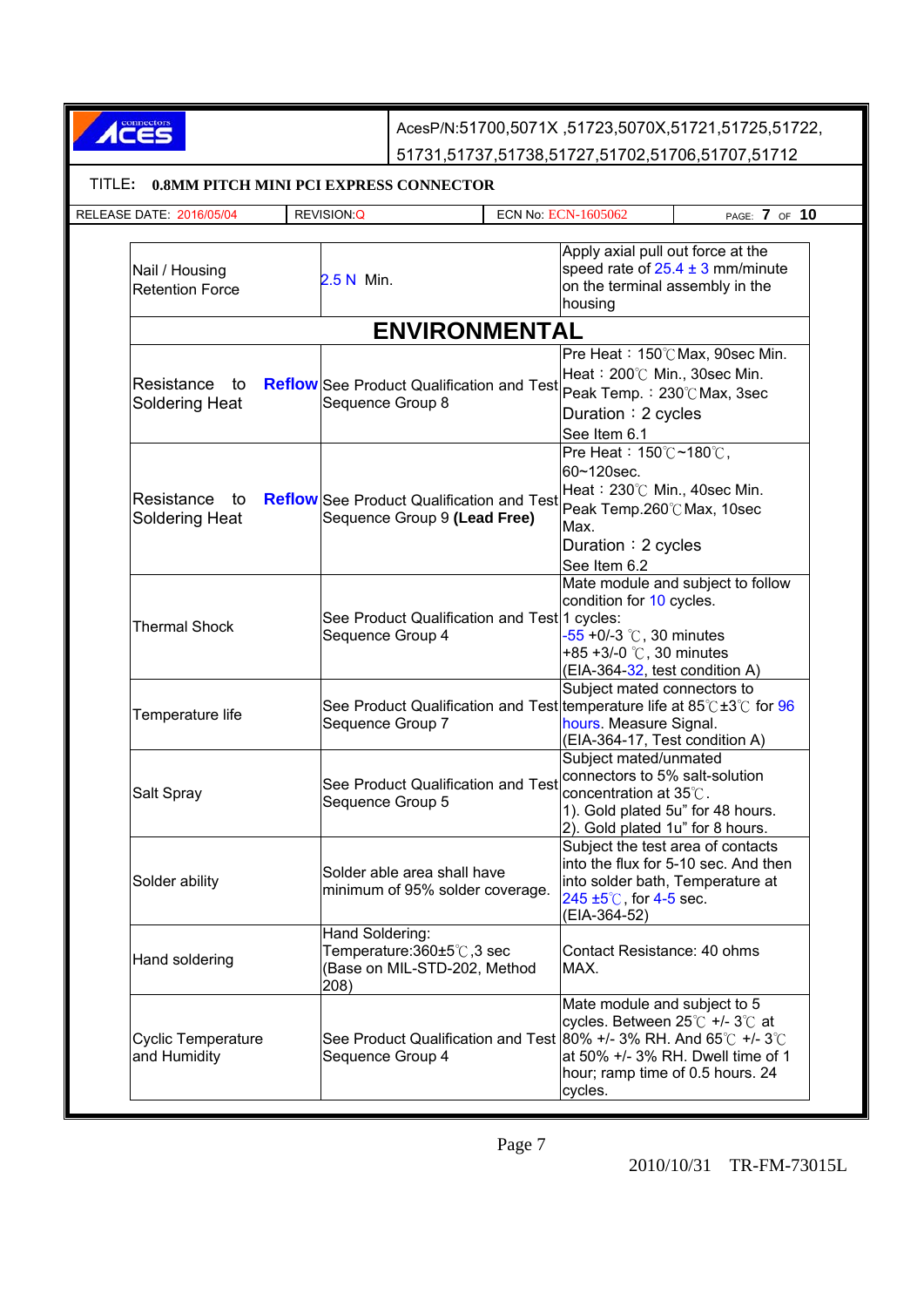

Page 8

2010/10/31 TR-FM-73015L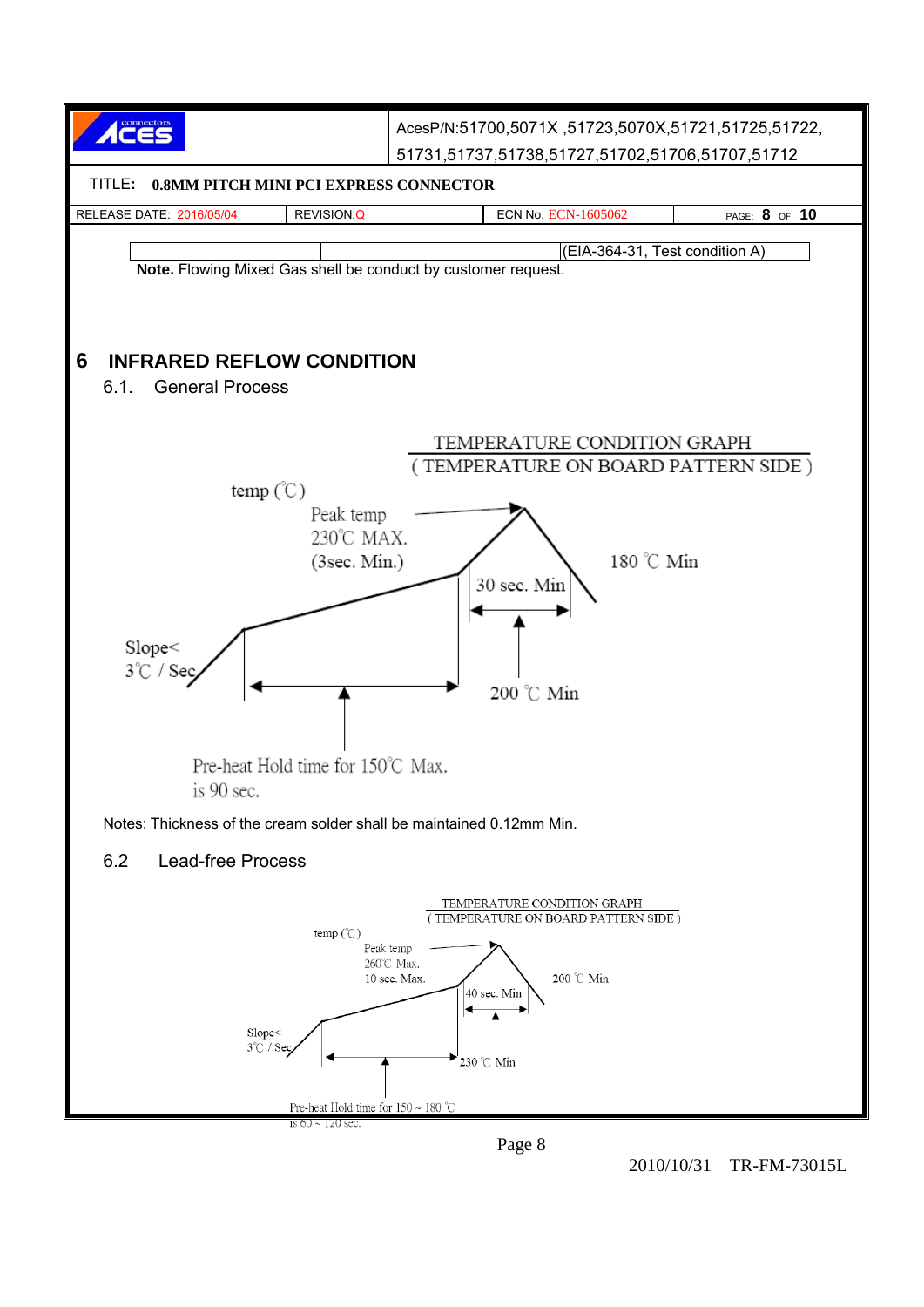ACES AcesP/N:51700,5071X ,51723,5070X,51721,51725,51722, 51731,51737,51738,51727,51702,51706,51707,51712 TITLE**: 0.8MM PITCH MINI PCI EXPRESS CONNECTOR**  RELEASE DATE: 2016/05/04 REVISION:Q ECN No: ECN-1605062 PAGE: **9** OF **10** Notes: Thickness of the cream solder shall be maintained 0.12mm Min. **7 PRODUCT QUALIFICATION AND TEST SEQUENCE Test Group Test or Examination 1 1 2 3 4 5 6 7 8 9 10 Test Sequence Examination of Product 1,10 1,10 1,5 1,3 1,3 1,3 1,3 1,3 Low Level Contact Resistance 1,5 1,4 2,7 2,4 2,8 Insulation Resistance 1 1** 3,8 **1** 3,6 **Dielectric Withstanding Voltage**  $\begin{array}{|c|c|c|c|c|c|} \hline \end{array}$  $\begin{array}{|c|c|c|c|c|c|} \hline \end{array}$  **4,7**  $\begin{array}{|c|c|c|c|c|c|} \hline \end{array}$  **4,7 Temperature rise 2 Mating / Unmating Forces** 2,4 **Terminal / Housing Retention Force 1 Nail / Housing Retention Force 2 Durability** 3 **Vibration 2 Shock (Mechanical) 1 1 3** Thermal Shock **5 1 1 1 1 5 Temperature life 5 Salt Spray 3 1 1 1 1 1 1 1 3** Solder ability **1 1 1 1 Resistance to Soldering Heat 2 2 Cyclic Temperature and Humidity**  $\begin{array}{ccc} \parallel & \parallel & \parallel & \parallel \end{array}$  6 **Sample Size 4 4 2 4 4 2 2 2 2 5**